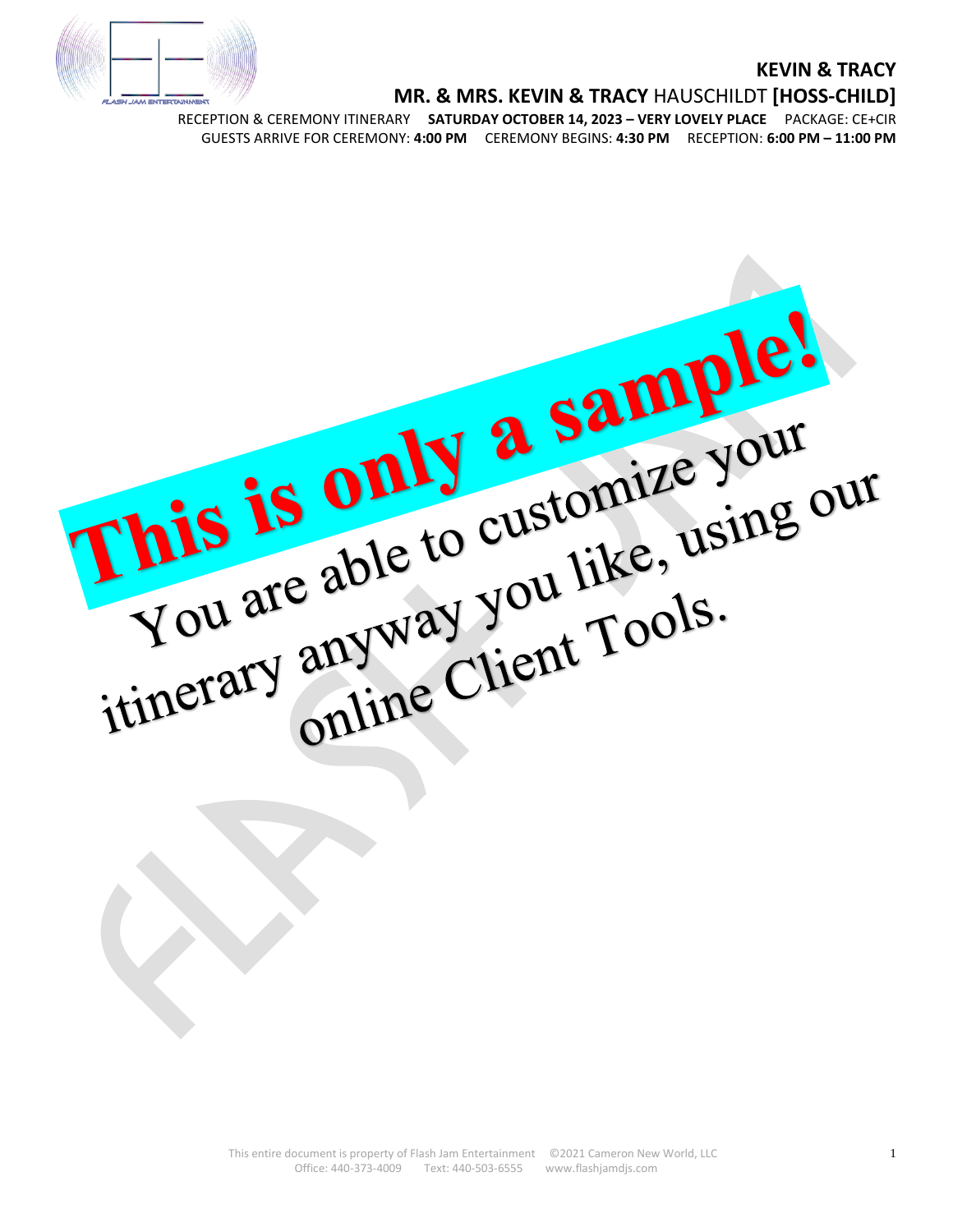

**MR. & MRS. KEVIN & TRACY** HAUSCHILDT **[HOSS-CHILD]**

RECEPTION & CEREMONY ITINERARY **SATURDAY OCTOBER 14, 2023 – VERY LOVELY PLACE** PACKAGE: CE+CIR GUESTS ARRIVE FOR CEREMONY: **4:00 PM** CEREMONY BEGINS: **4:30 PM** RECEPTION: **6:00 PM – 11:00 PM**

## **WEDDING RECEPTION ITINERARY TIMELINE**

| Ceremony <i>(If Applicable-SEE LAST PAGE FOR DETAILS)</i> : VERY LOVELY PLACE                                                                                                                          |                                                             |                              |
|--------------------------------------------------------------------------------------------------------------------------------------------------------------------------------------------------------|-------------------------------------------------------------|------------------------------|
| 12345 LOVELY PLACE ROAD SOMEWHEREIN, OH 44000 440-555-1234 Contact: JOHN FIELDS                                                                                                                        |                                                             |                              |
| Reception: WONDERFUL TONIGHT BANQUET CENTER                                                                                                                                                            |                                                             |                              |
| 12345 WONDERFUL BLVD ANOTHERPLACEIN, OH 44000 440-555-5678 Contact: CHARLES BERMAN                                                                                                                     |                                                             |                              |
| Ballroom: UPPER LEVEL MAIN<br>Setup: 2:30 PM (PENDING)    Dinner/Vendor Table for DJs: YES<br>Dinner: PLATED - 7:30 PM Number of Guests: 190 Colors: BLUE (MAIN) AND SILVER                            |                                                             |                              |
| Photographer: LAVALLE PHOTOGRAPHY (UNTIL 10:00 PM) Video: LIGHTS, CAMERA, ACTION! (UNTIL 10:00 PM)<br>Dance Lighting: IEFX <sup>®</sup> Uplighting: #HP2 (12) Monogram: YES Flash Jam Photo Booth: YES |                                                             |                              |
| <b>PLEASE NOTE:</b>                                                                                                                                                                                    |                                                             |                              |
| All times indicated are only estimates and subject to change due to delays or pacing.                                                                                                                  |                                                             |                              |
| Do not edit scripting; it is used as a guide and may not be communicated as indicated.                                                                                                                 |                                                             |                              |
|                                                                                                                                                                                                        |                                                             |                              |
|                                                                                                                                                                                                        |                                                             |                              |
|                                                                                                                                                                                                        | 4:00 CEREMONY (GUESTS ARRIVE) PLAY - VITAMIN STRING QUARTET |                              |
|                                                                                                                                                                                                        | 4:30 CEREMONY BEGINS (SEE LAST PAGE FOR DETAILS)            |                              |
|                                                                                                                                                                                                        |                                                             |                              |
|                                                                                                                                                                                                        |                                                             |                              |
| 6:00                                                                                                                                                                                                   | <b>RECEPTION (COCKTAILS) PLAY - COCKTAIL MIX</b>            |                              |
| 7:00                                                                                                                                                                                                   | <b>INTRODUCTIONS</b>                                        | <b>FATHER-DAUGHTER DANCE</b> |
|                                                                                                                                                                                                        | TOASTS/SPEECHES/BLESSING (4)                                | <b>MOTHER-SON DANCE</b>      |
|                                                                                                                                                                                                        | 7:30 DINNER (PLATED)                                        | 8:55 OPEN DANCING BEGINS     |
|                                                                                                                                                                                                        | 8:35 CAKE CUTTING                                           | 10:50 LAST SONG OF THE NIGHT |
|                                                                                                                                                                                                        | <b>FIRST DANCE</b>                                          | 11:00 RECEPTION ENDS         |
|                                                                                                                                                                                                        |                                                             |                              |

## 7:00 **INTRODUCTIONS**

\_\_\_\_\_\_\_\_\_\_

*"Welcome…on behalf of the families, I would like to thank everyone for coming and especially those who have travelled a long way for this occasion."* 

*"At this time, we are going to begin the introductions, but first would like to acknowledge some very important people seated in the audience:"*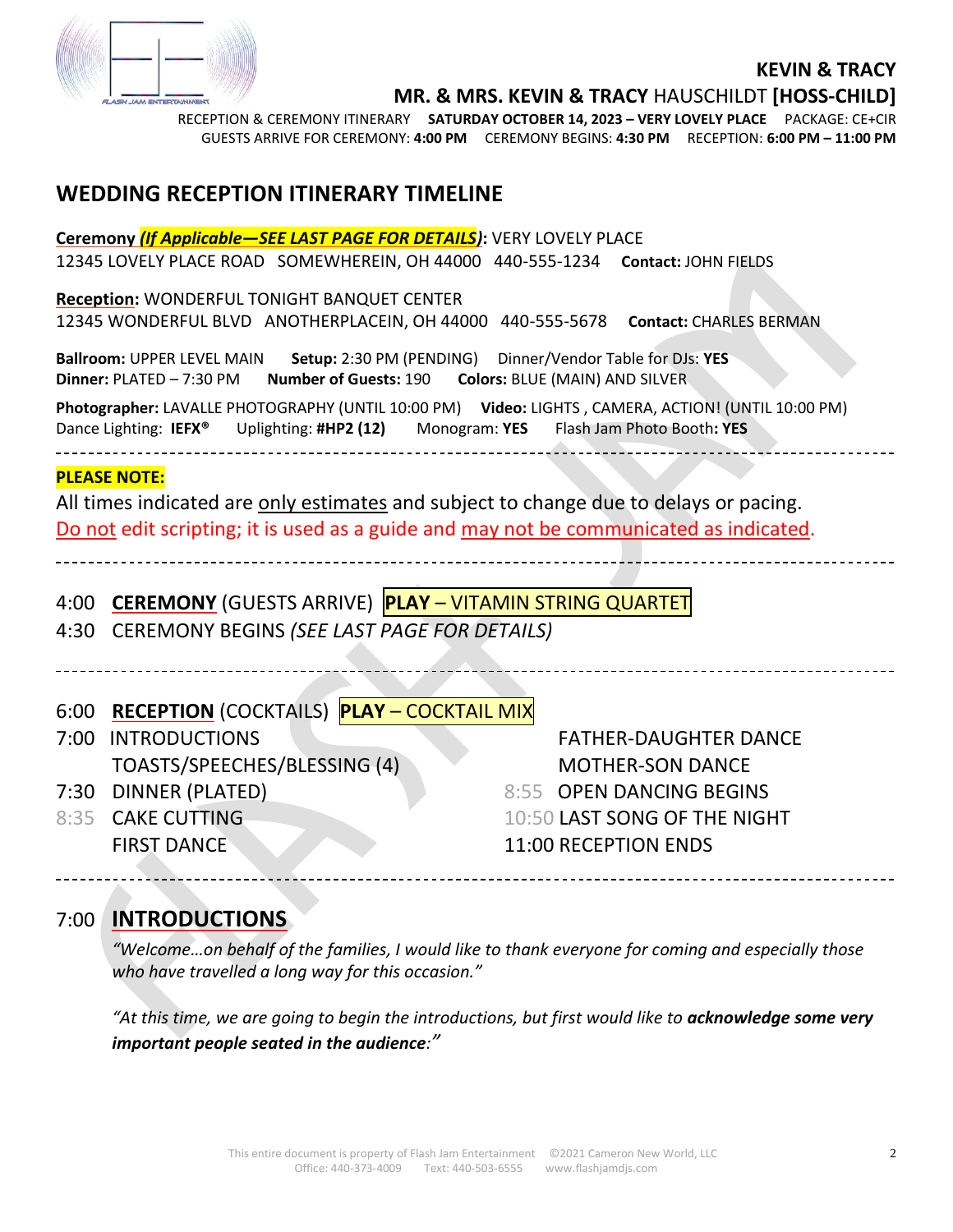

**MR. & MRS. KEVIN & TRACY** HAUSCHILDT **[HOSS-CHILD]**

RECEPTION & CEREMONY ITINERARY **SATURDAY OCTOBER 14, 2023 – VERY LOVELY PLACE** PACKAGE: CE+CIR GUESTS ARRIVE FOR CEREMONY: **4:00 PM** CEREMONY BEGINS: **4:30 PM** RECEPTION: **6:00 PM – 11:00 PM**

THE GRANDPARENTS OF THE BRIDE: **MR. & MRS. JOHN** HRUTKAI **[RUTT-KYE]**

THE GRANDPARENTS OF THE GROOM: **JEFF** HAUSCHILDT **[HOSS-CHILD] MARLENE** NEIDHART **[KNIDE-HART]**

*"And now ladies and gentlemen…the bridal party…"*

**PLAY** – "24K MAGIC"BRUNO MARS

*"Ladies and Gentlemen introducing first:"*

*(1 of 10)* THE MOTHER OF THE BRIDE: **FRANCINE** BOLE **[BOWL]** WITH: **HER HUSBAND NICHOLAS**

*(2 of 10)* THE FATHER OF THE BRIDE: **DAVID** HRUTKAI **[RUTT-KYE]** WITH: **COLLEEN OWENS**

*(3 of 10)* THE PARENTS OF THE GROOM: **JIM & LINDA** HAUSCHILDT **[HOSS-CHILD]**

*"Next, we have the Junior Bridesmaid and Junior Groomsman:" (4 of 10)* **ASHLEY & BLAKE** SZYMKOWIAK **[SIM-CO-VEE-ACK]**

*"Introducing the Flowergirl & Ring Bearer:" (5 of 10)* **KATELYN** SWOPE **[SWOE-PE] & KENNEDY** CAMERON **[CAM-REN]**

*"Next, we have…" (6 of 10)* BRIDESMAID: **ALANA** LEROI **[LAY-RO]**  WITH GROOMSMAN: **JIM** CIACCIA **[CH-AH-CH]** 

*(7 of 10)* BRIDESMAID: MERSANDIT **[MER-SAN-DEET]** COLON **[CO-LONE]**  WITH GROOMSMAN: **JAMES** VIJAYAKUMAR **[VEE-JAY-AH-KUMAR]**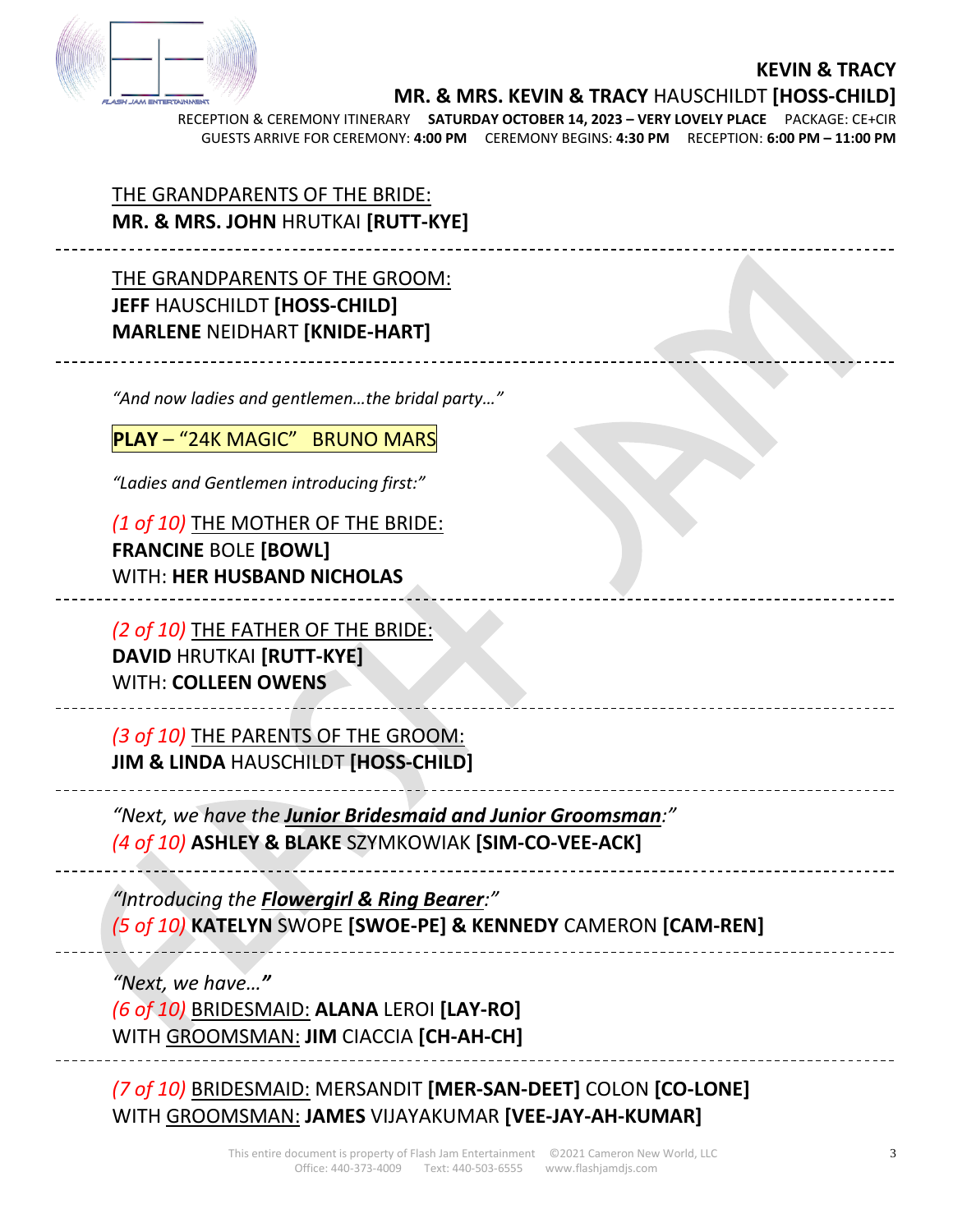

**MR. & MRS. KEVIN & TRACY** HAUSCHILDT **[HOSS-CHILD]**

RECEPTION & CEREMONY ITINERARY **SATURDAY OCTOBER 14, 2023 – VERY LOVELY PLACE** PACKAGE: CE+CIR GUESTS ARRIVE FOR CEREMONY: **4:00 PM** CEREMONY BEGINS: **4:30 PM** RECEPTION: **6:00 PM – 11:00 PM**

# *(8 of 10)* BRIDESMAID: ALISA **[AH-LEASE-A]** GARASIMCHUK **[GARA-SIM-CHUCK]**  WITH GROOMSMAN: **CHRIS** PAPADAKIS **[PA-PA-DA-KISS]**

*(9 of 10)* BRIDESMAID: **JEWEL** ZAJACZKOWSKI **[ZAH-JAH-COW-SKI]**  WITH GROOMSMAN: **ANDY** LEVANDOVSKI **[LEVAN-DOV-SKI]**

#### *"Introducing…"*

*(10 of 10)* THE MAID OF HONOR: **KYLIE** VILANTA **[VILL-LAN-TAH]** WITH THE BEST MAN: **JESSIE** ZAGORC **[ZAH-GORK]**

**PLAY** – "FEEL RIGHT" MARK RONSON FEAT. MYSTIKAL

*"Ladies and Gentlemen, at this time would you please rise. (Pause)…Join with me as we greet for the first time this evening:"*

# **MR. & MRS. KEVIN & TRACY** HAUSCHILDT **[HOSS-CHILD]**

# **TOASTS/SPEECHES/BLESSING (4)**

*"With some special words for this evening we will first hear from…"* THE FATHER OF THE BRIDE: **DAVID** HRUTKAI **[RUTT-KYE]**

*"Next we will hear from…"*

THE MAID OF HONOR: **KYLIE** VILANTA **[VILL-LAN-TAH]**

*"Next we will hear from…"*

THE BEST MAN: **JESSIE** ZAGORC **[ZAH-GORK]**

*"With the blessing of the meal, we will hear some special words from…"* THE UNCLE OF THE GROOM: **MICHAEL LANSING**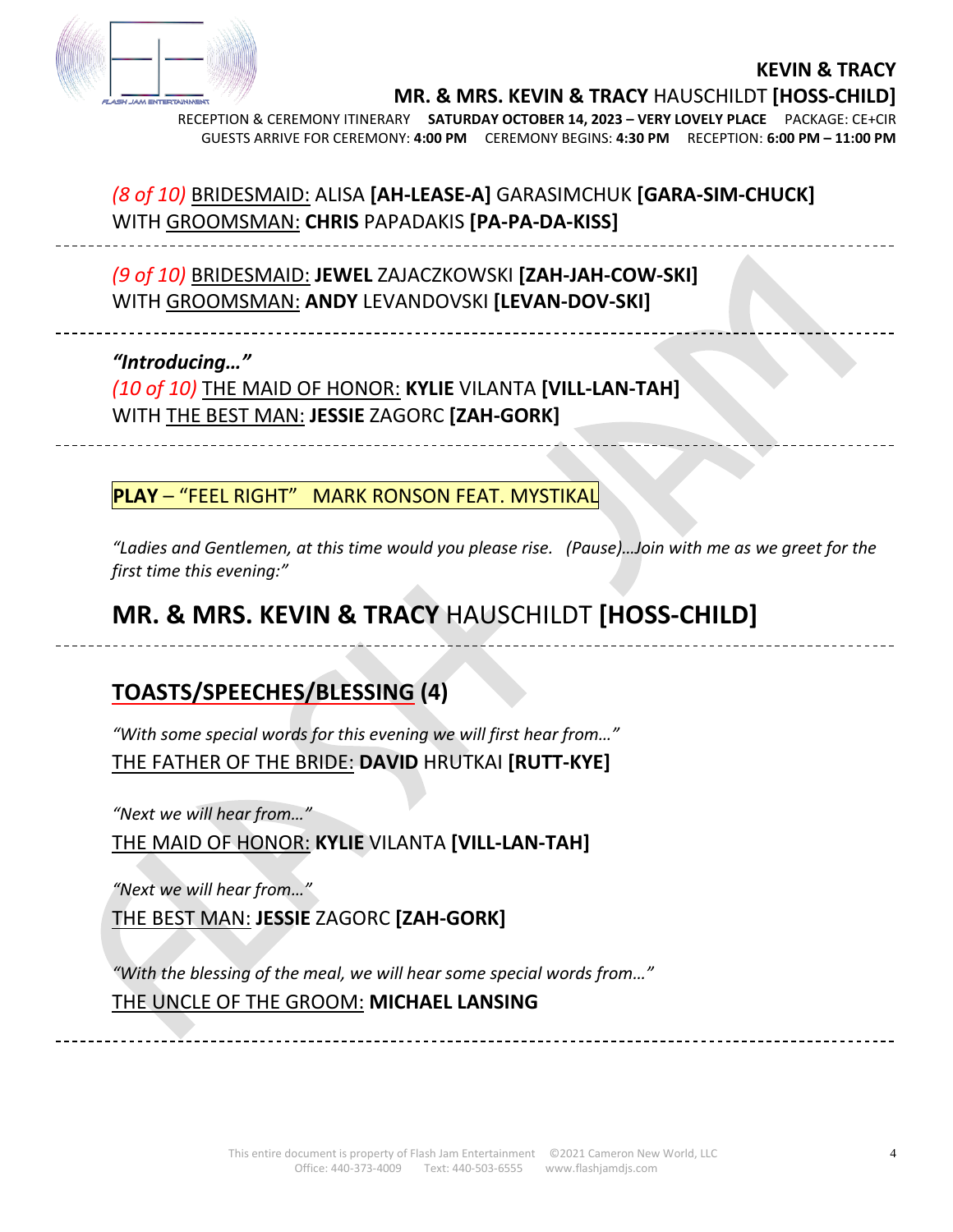

-------------------------------------

**MR. & MRS. KEVIN & TRACY** HAUSCHILDT **[HOSS-CHILD]**

RECEPTION & CEREMONY ITINERARY **SATURDAY OCTOBER 14, 2023 – VERY LOVELY PLACE** PACKAGE: CE+CIR GUESTS ARRIVE FOR CEREMONY: **4:00 PM** CEREMONY BEGINS: **4:30 PM** RECEPTION: **6:00 PM – 11:00 PM**

# 7:30 **DINNER – PLATED** *(55-65 MINUTES)*

*"This evening's meal is plated, so please remain seated so the staff can quickly serve you at your tables…enjoy."*

#### **PLAY** – DINNER MIX

# 8:35 **CAKE CUTTING PLAY** – "SUGAR"MAROON 5

*"At this time, please direct your attention as* **KEVIN & TRACY** *will now cut the wedding cake."*

# **FIRST DANCE (BRIDAL DANCE)**

*"Ladies and Gentlemen, at this time we would like to kick off the festivities and in doing so, this is going to be*  **KEVIN & TRACY'S** *first dance together this evening, so once again introducing:"*

# **MR. & MRS. KEVIN & TRACY** HAUSCHILDT **[HOSS-CHILD]**

**PLAY** – "THAT'S HOW STRONG MY LOVE IS"OTIS REDDING

# **FATHER-DAUGHTER DANCE**

*"At this time, we would like to invite the Father of the Bride* **DAVID** HRUTKAI **[RUTT-KYE]** *to share this dance with his daughter* **TRACY** *on the dance floor."*

**PLAY** – "OVER THE RAINBOW"ISRAEL KAMAKAWIWO'OLE

# **MOTHER-SON DANCE**

*"At this time, we would like to invite the Mother of the Groom* **LINDA** HAUSCHILDT **[HOSS-CHILD]** *to share this dance with her son* **KEVIN** *on the dance floor."*

**PLAY** – "MY WISH"RASCAL FLATTS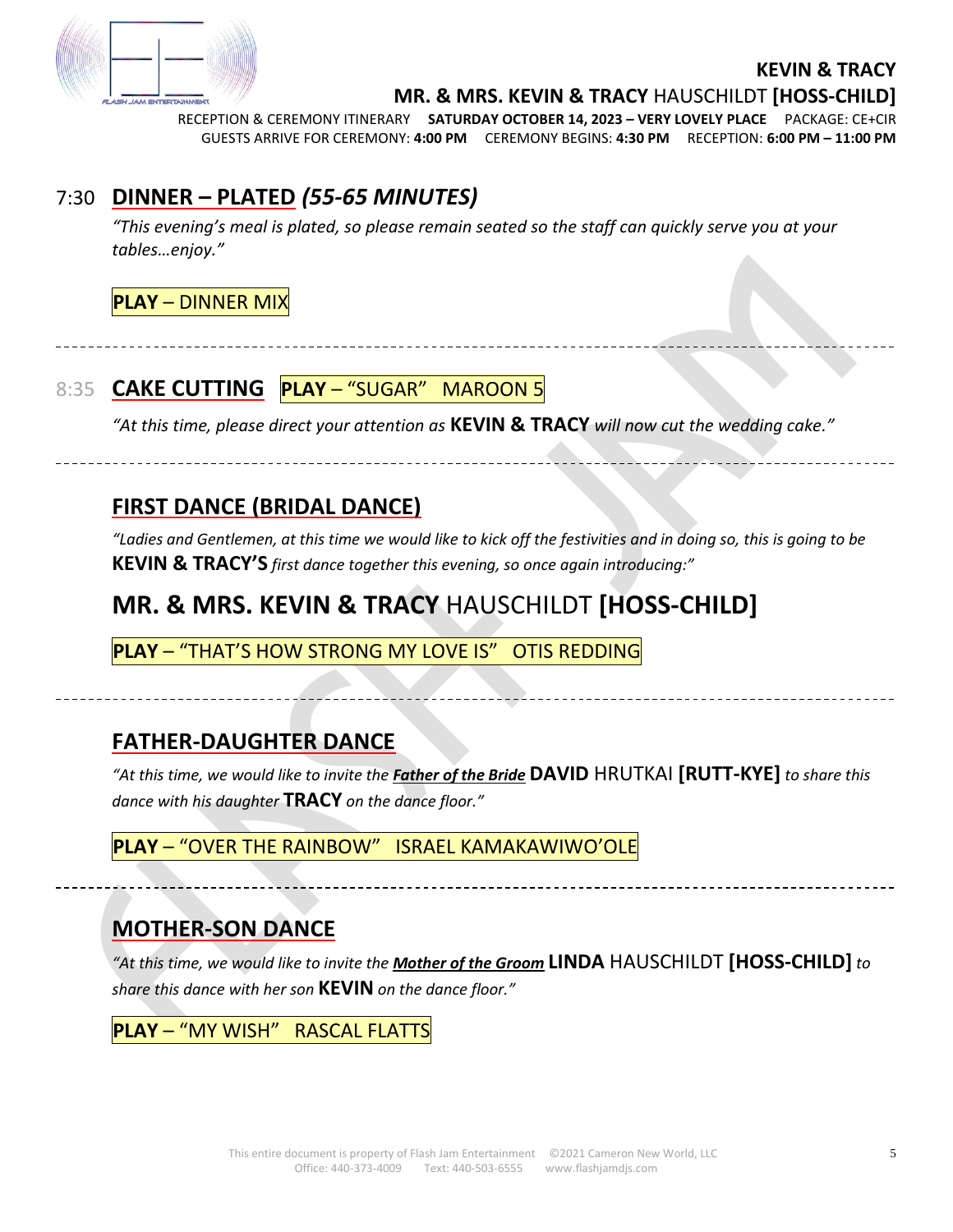

\_\_\_\_\_\_\_\_\_\_\_\_\_\_\_\_\_\_\_\_\_\_\_\_\_\_\_\_

**MR. & MRS. KEVIN & TRACY** HAUSCHILDT **[HOSS-CHILD]**

RECEPTION & CEREMONY ITINERARY **SATURDAY OCTOBER 14, 2023 – VERY LOVELY PLACE** PACKAGE: CE+CIR GUESTS ARRIVE FOR CEREMONY: **4:00 PM** CEREMONY BEGINS: **4:30 PM** RECEPTION: **6:00 PM – 11:00 PM**

#### 8:55 **OPEN DANCING BEGINS**

## **SPECIAL NOTES / REMIND GUESTS ABOUT:**

- ➢ Guest Book
- $\triangleright$  Shuttle bus back to the hotel begins at 10:00 PM and runs every half hour.

## 10:50 **LAST SONG OF THE NIGHT**

*"At this time, let us all congratulate* **KEVIN & TRACY** *with a big round of applause!" "We want to make sure everyone is on the dance floor as we dedicate this next song to…"* 

# **MR. & MRS. KEVIN & TRACY** HAUSCHILDT **[HOSS-CHILD]**

**PLAY** – "THE TIME (DIRTY BIT)" THE BLACK EYED PEAS

#### 11:00 **RECEPTION ENDS**

**Note:** A copy of this itinerary is emailed to banquet facility staff, photographer, and videographer (when applicable). We will only have one extra printed copy available for reference.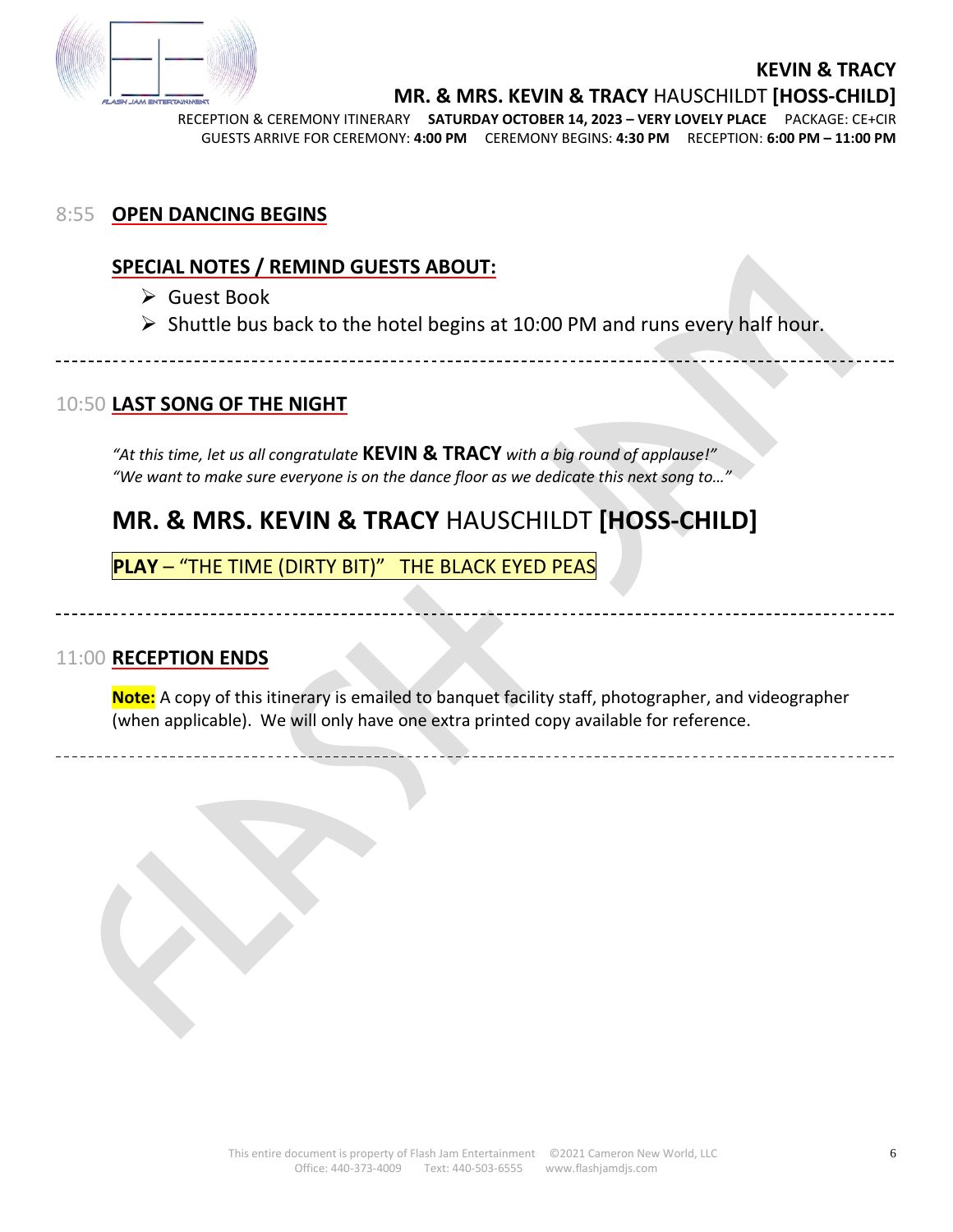

**MR. & MRS. KEVIN & TRACY** HAUSCHILDT **[HOSS-CHILD]**

RECEPTION & CEREMONY ITINERARY **SATURDAY OCTOBER 14, 2023 – VERY LOVELY PLACE** PACKAGE: CE+CIR GUESTS ARRIVE FOR CEREMONY: **4:00 PM** CEREMONY BEGINS: **4:30 PM** RECEPTION: **6:00 PM – 11:00 PM**

#### **GUEST REQUESTS?** YES

**Please Note:** No music containing explicit lyrics and/or overtly offensive content will be played during "all-ages" events, or on property the general public has access to. This includes multi-room venues, venues attached to hotels or other public space, and outdoor venues located near residential property.



#### **DO NOT PLAY**

"CHICKEN DANCE" "HOKEY POKEY" "WHO LET THE DOGS OUT" BAHA MEN SONGS BY METALLICA



#### **MUST PLAY**

------------------------

"SEPTEMBER" EARTH WIND & FIRE "WOBBLE" V.I.C. "MR. BRIGHTSIDE" THE KILLERS "IN DA CLUB" 50 CENT "WAGON WHEEL" DARIUS RUCKER MOTOWN FRANK SINATRA

## **SEE "PLAY IF POSSIBLE" LIST FOR ADDITIONAL SELECTIONS**

#### **PHOTO BOOTH INFORMATION**

PHOTO BOOTH THEME/TEMPLATE: PB-4609 FONT COLORS: ROYAL BLUE & SILVER BOOTH HOURS: 6 PM - 11 PM PHOTO STRIP SIZE: TRADITIONAL 2X6 WORDING: THE WEDDING OF KEVIN & TRACY 10.13.19 BOOTH LOCATION: FRONT OF LOBBY